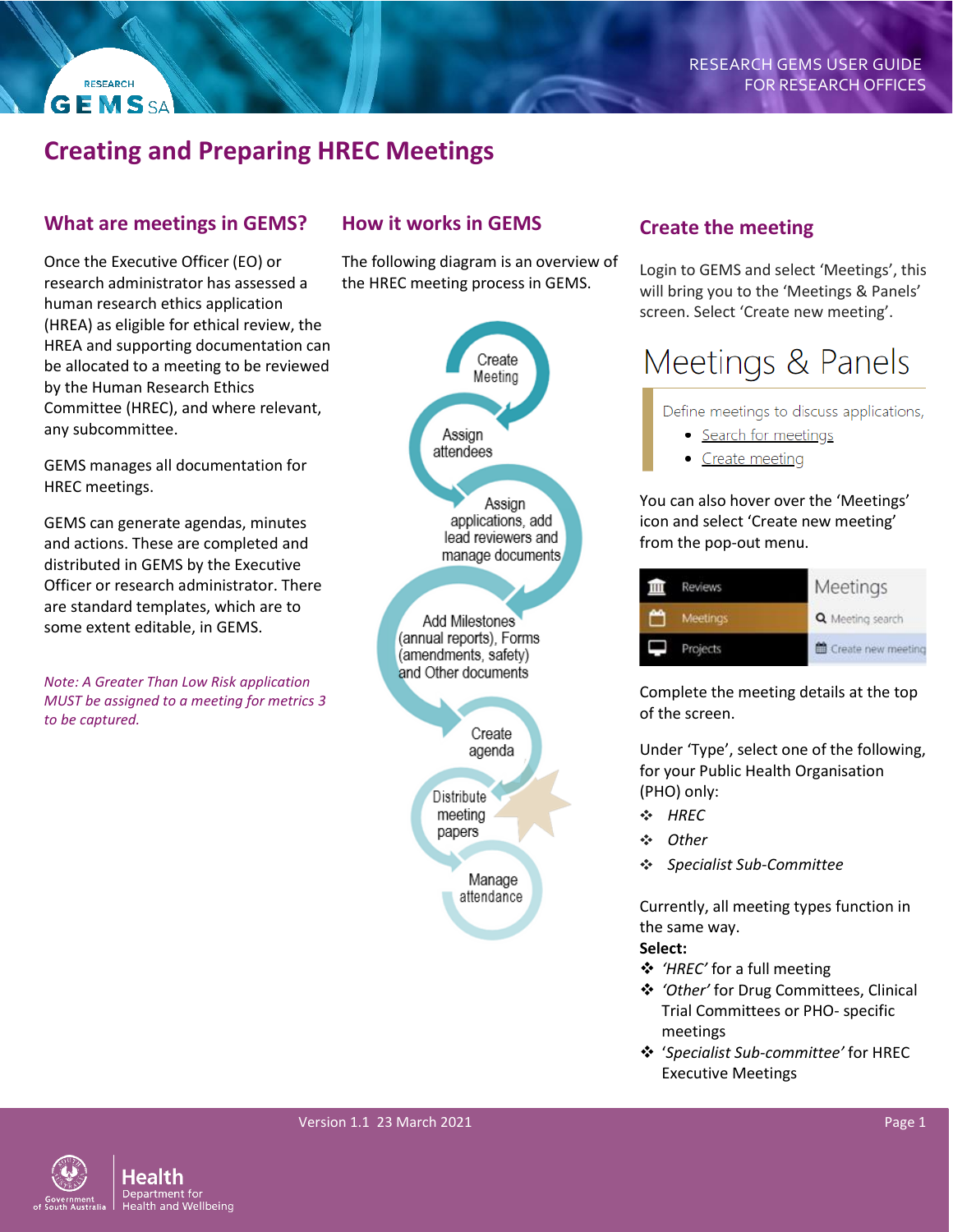#### RESEARCH **GEMSSA**

*Note: GEMS requires the submission closing date to be at least 3 days before the meeting date.*

### **Assign attendees**

Click the '+ Attendees attendee' icon at the bottom of the page.

Attendees + Add attendee

Use the Search function in the pop out panel to find the reviewers. If searching for individual users, then select 'Users' and 'Groups' for group names (e.g. HREC group). Search using first name, last name, username or group name.



Select the checkbox next to the у attendee, click the tick icon at the bottom of the panel and click Save. Note: Attendees must have a GEMS account before you can select them.

# **Assign applications**

'Assigning applications' can be completed in the Meeting section (see 'In Meetings') or from the Applications section after completing Eligibility (see *'*From the Application'). It is anticipated that 'From the Application' will be the most common method for adding an application to a meeting.

### **In Meetings**

Click on the 'Applications' heading at the bottom of the page and then click '+ Add application' icon

Use the Search function in the pop out panel to find the application. Filter by Program, Status or text search.

Select the application and click Save. Now progress to **Manage assigned applications.**

**From the Application** In the application, select the Management tile, then Meetings.

Click the 'Add meeting' icon.

*Tip: If you do not see the '+ Milestones icon, select 'Edit' on the right*-hand milestone *the screen.*

Use the Search function in the pop out panel to find the meeting. Filter by Type, From, To or text search.

Select the checkbox next to the meeting and click the tick icon at the bottom of the panel.

#### **Manage assigned applications**

This occurs in the meeting setup. Click on the 'Applications' heading, a list of applications that have been assigned to the meeting will appear.

Click the 'Edit' icon on the right-hand side of the screen. A row of new icons will appear next to each application.



#### **Assign Lead Reviewers** Click on the Manage

Attendees icon

Assign lead reviewers by selecting the attendee, their role and adding a

comment. Select 'Save'. To add another lead reviewer, select another attendee*.*

#### **Manage Documents**

Manage the documents that are viewed by the HREC.

Click the Select documents icon

Use this function to indicate which documents the HREC are viewing in the external portal.

**Group and Order Applications.**

See 'Grouping' and 'Display Ordering'

### **Milestones**

Milestones in GEMS are Progress Reports (ETH) and First Patient In (STE).

Click on the *'*Milestones' heading, then select 'Add milestone.'

Milestones + Add milestone

Use the Search function in the pop out panel to find the milestone. Filter by Program, Milestone status or text search.

#### **Group and Order Milestones.**

See 'Grouping' and 'Display Ordering'

*Hint: Filter by 'received' to see milestones that have not yet been processed.*

### **Projects**

A project is the post approval entity.

A project can be assigned to a meeting in the same way an application is assigned to a meeting.

See *Assigning Applications In Meetings and From the Application.*

In practice, projects would not be added to a meeting, 'Forms' would fulfil this requirement.

### **Forms**

Forms in meetings relates to amendments and safety reporting.

Click on the 'Forms' heading and then '+ Add Form'.

Add form

Use the Search function in the pop out panel to find the forms. Filter by Form Status, or text search for form identifier.

*Hint: Filter by 'Submitted' to see forms that have not yet been processed.* 



Forms

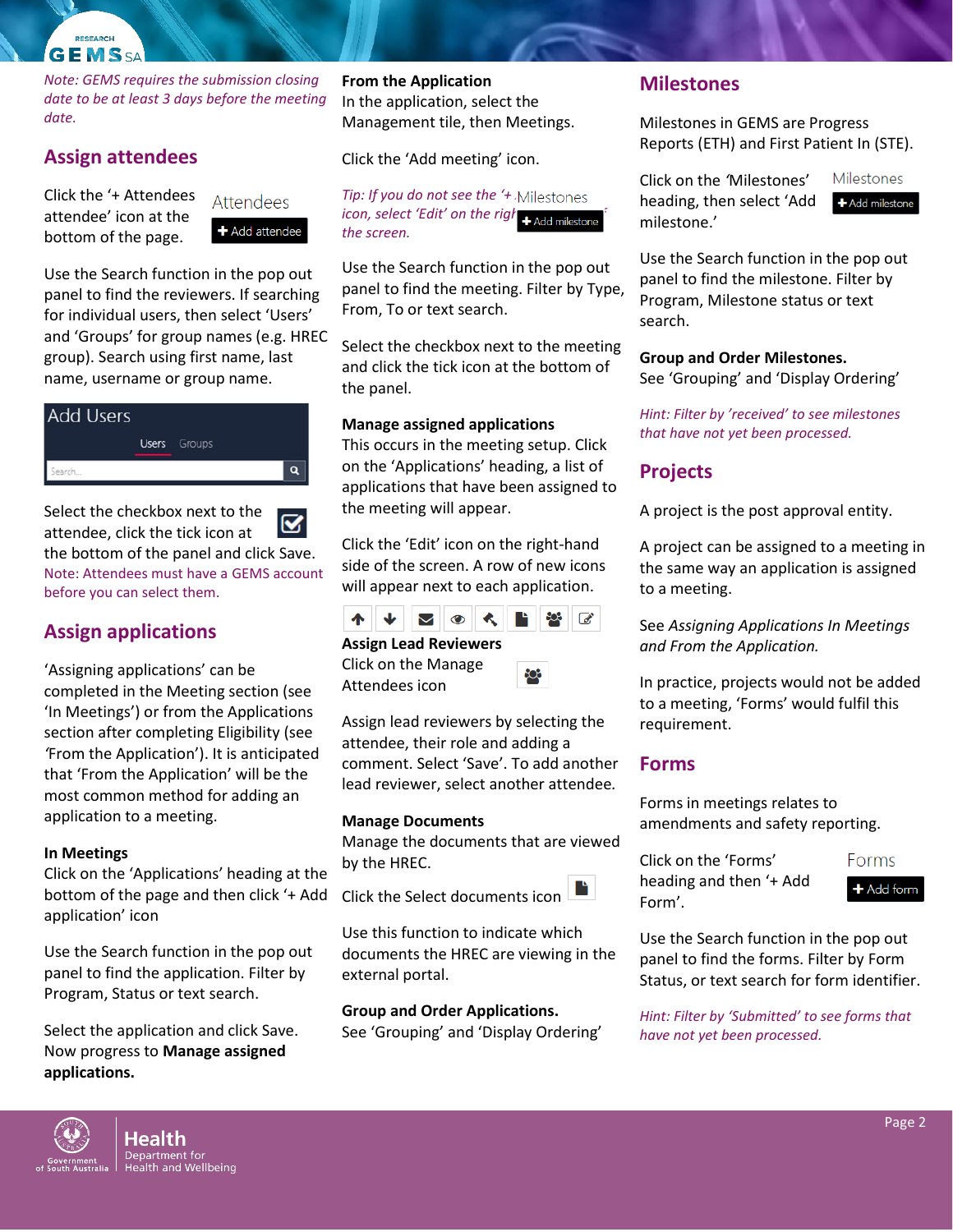#### RESEARCH **GEMSSA**

Select the documents that were submitted with the form (e.g. amendment) to be viewed by the HREC and click Save.

Click Edit and use the Select documents function to indicate which documents the HREC are viewing in the external portal.

### **Group and Order Forms.**

See 'Grouping' and 'Display Ordering'

# **Other Notifications**

### **Related documents**

Click the 'Other Notifications' heading then select '+ Add related document'.

Use the Search function in the pop out panel to find the related document.

Filter by type (Application/preapproval or Project/post approval), Program, Document type or text search and click Save.

**Group and Order Forms.**  See 'Grouping' and 'Display Ordering'

# **Meeting Documents and Other Business**

### **Agenda and other manually uploaded documents.**

Click on the 'Meeting Documents & Other Business' heading and select '+ Add document'*.*

### Click or drop your files here

Drag and drop the document into the

'Click or drop your files here' section or click to browse for the document. Then click 'Upload'.

**Order Meeting docs and other business.**  See 'Display Ordering'

## **Create an agenda**

Once all the attendees, applications, milestones, projects, forms/amendments and other documents have been assigned to the meeting, the agenda can be completed using the GEMS template.

### *Note: If an icon hasn't appeared, you need to click 'Edit' first.*

Select Generate Meeting Agenda

Generate Meeting Agenda

The agenda will download at the bottom of your page. You will need to save it before editing it. Click on the document to open it and then save it to your desktop or hard drive.

**Upload** the new agenda by selecting the heading 'Meeting Documents & Other Business' and then drag and drop the document and click Upload.

You can also upload an externally created agenda to this section. *Note: Use the trashcan icon next to the old document to delete it.*

# **Distribute the agenda and papers**

Complete this process once the agenda has been created.

Click on 'Circulate Meeting' at the top of the screen and the **Meeting Email wizard** will appear. You can change the body text, subject line, the recipients and add attachments as required.

You can reload the email template by

C Reload email template

clicking the 'Reload email template' button. This will revert the email back to the original template, removing any information manually added. Any information manually added will be

saved if you navigate away from the page.

Press 'Send' when the email is complete*.* 

# **How to manage attendance**

The research office can manage meeting attendance at any time before or during a meeting.

### **If committee members advise their attendance/apologies before the meeting:**

Log in to GEMS and follow the initial steps from 'Create the meeting' above.

**Then search for the meeting** and click 'Find' to see all meetings or drag and drop the filters on the left-hand side of the page to refine your search, e.g. Meeting types.

**Locate the meeting**. To enter it, click on the 'Edit meeting' icon to manage attendees.

**Change the status** of each attendee by clicking on 'Attendance' column. Select Attending, Pending or Not attending.

Once you have updated the attendance list, click *Save.* 

# **Grouping**

Group like categories in meetings by using the dropdown menu under 'Group'.



When grouped, items will appear in the external portal in the groupings. Current categories include:

### Applications

- Application New
- Application Response Milestones

Annual Report – New

Annual Report – Response